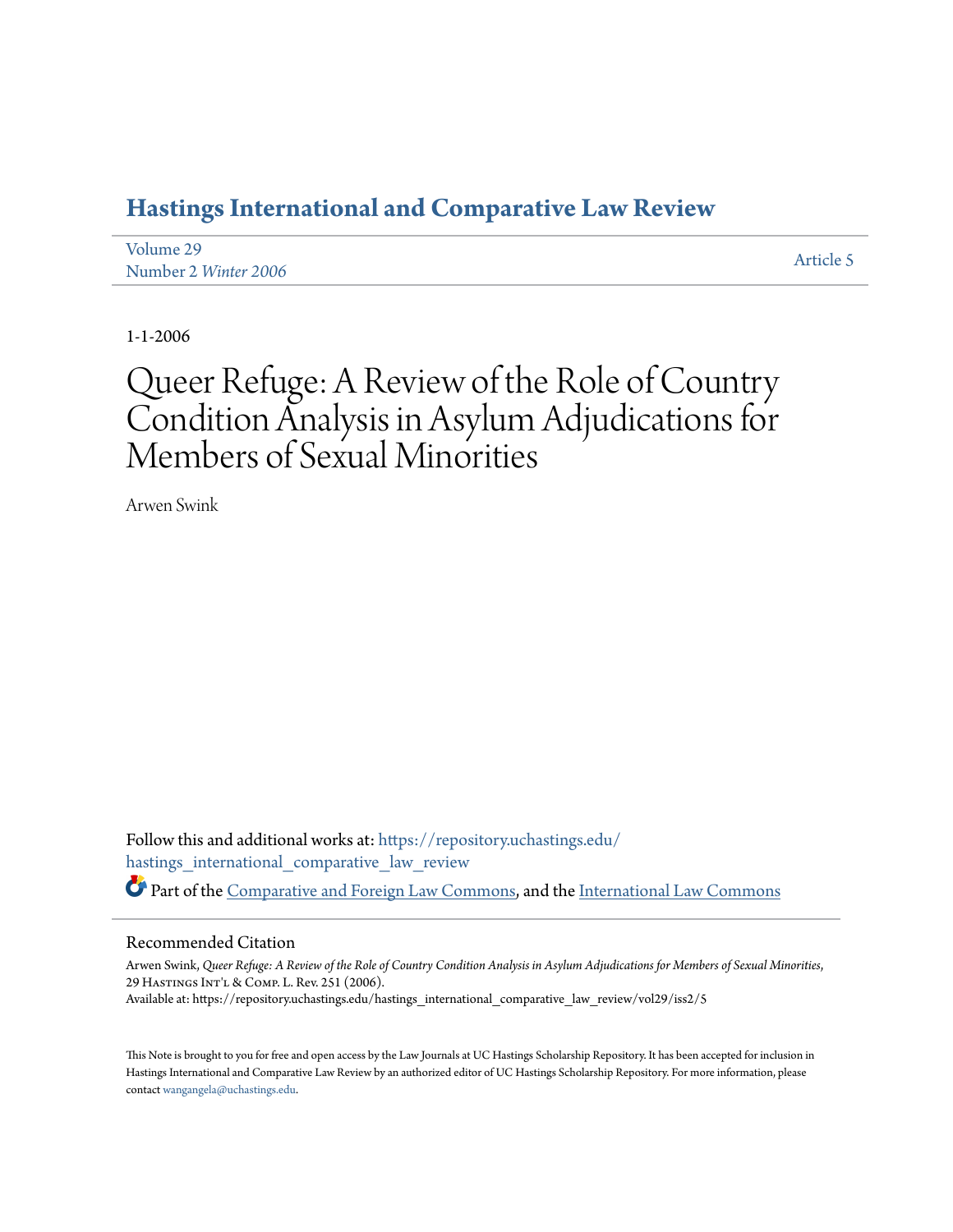## **Queer Refuge: A Review of the Role of Country Condition Analysis in Asylum Adjudications for Members of Sexual Minorities**

By ARWEN SWINK\*

## **INTRODUCTION**

Sexual minorities, including lesbian, gay, bisexual and transgender (LGBT) people, face discrimination and stigma in most societies around the world. This discrimination resembles and is comparable to the forms of discrimination the Special Rapporteur has already recognized as leading to torture in other cases – including gender, race, and national status... . Torture is an extreme but widespread means for regulating sexuality and enforcing gender norms.<sup>1</sup>

More than 80 countries around the world have laws criminalizing sexual activity between consenting adults of the same sex. $2$  Numerous other countries maintain "morality laws" against "anti-social" or "immoral" behavior which are used by police to arrest and persecute lesbian, gay, bisexual and transgendered (LGBT) people.<sup>3</sup> Physical and sexual abuse, harassment, detention, and extortion by police are common means of

<sup>\*</sup> J.D. candidate, University of California, Hastings College of the Law, 2006. The author would like to thank Ms. Karen Musalo and the Center for Gender and Refugee Studies for their invaluable research and editing assistance in preparing this note.

<sup>1.</sup> Int'l Gay and Lesbian Human Rights Comm'n, *Sexual Minorities and the Work of the United Nations Special Rapporteur on Torture,* 1-2 (June 5, 2001) [hereinafter *Torture].*

<sup>2.</sup> Int'l Gay and Lesbian Human Rights Comm'n, *Where Having Sex is a Crime: Criminalization and Decriminalization of Homosexual Acts,* at <www.iglhrc.org/site/iglhrc/content.php?type=l&id=77> (visited Jan. 8, 2006).

*<sup>3.</sup> Id.*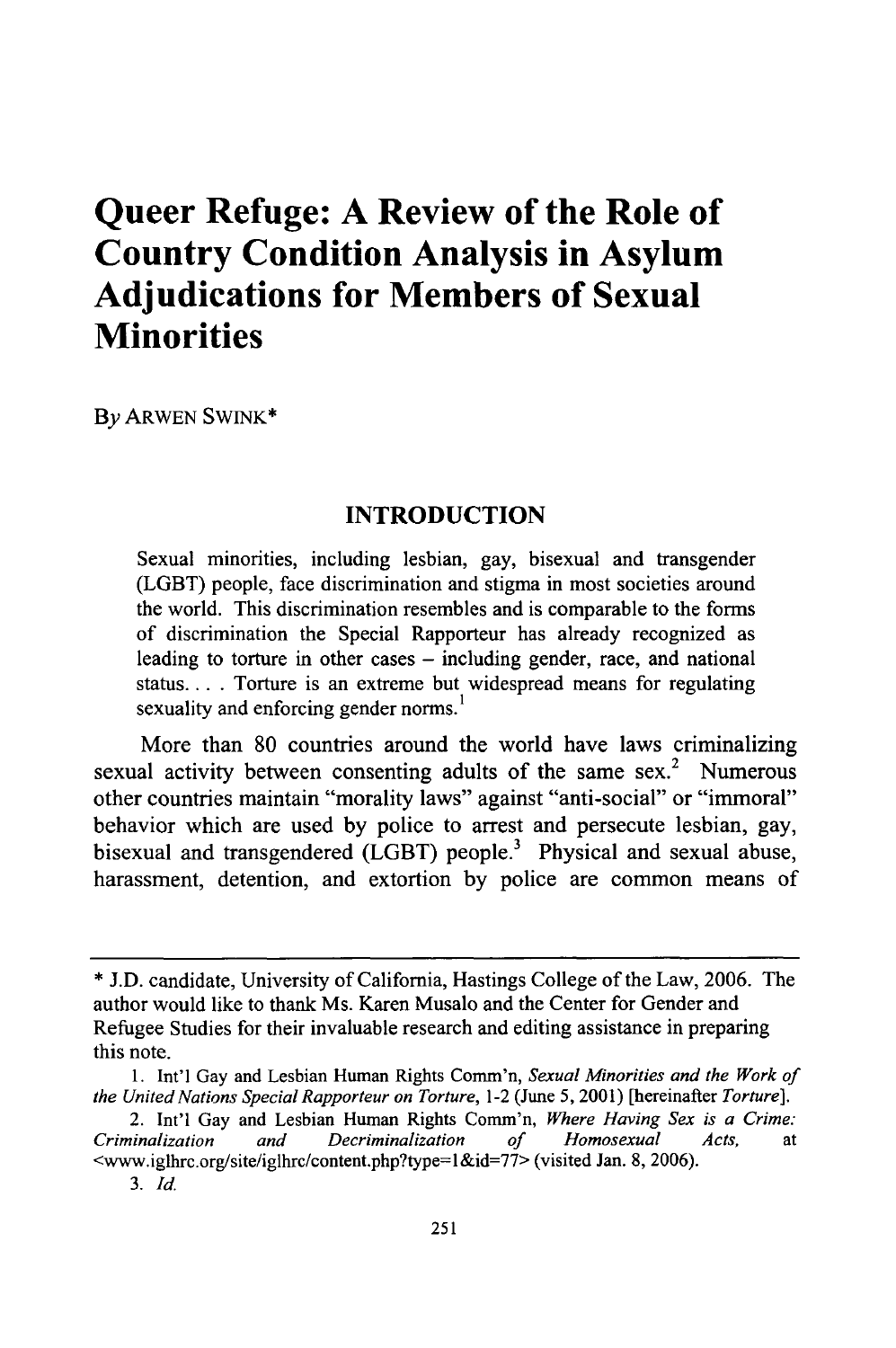enforcing these laws.<sup>4</sup> Additionally, even in the absence of laws criminalizing sexual identity or same-sex sexual activity, social stigma often operates as a factor which legitimates violence and abuse of sexual minorities.<sup>5</sup> In many cases, non-state actors engage in violence towards sexual minorities with the tacit encouragement or participation of the State.<sup>6</sup> In such situations flight may be a victim's only option.

For many LGBT people who have been subjected to or who rightly fear persecution, political asylum may offer hope of protection, but the asylum process is not without its pitfalls. Lack of empathy for individuals perceived as "other" or deviant, $\frac{7}{1}$  failure to distinguish the differing social contexts which confront lesbians, gay men, and trans-identified persons.<sup>8</sup> and the persistent belief that LGBT people "invite" persecution by being "too public"<sup>9</sup> each contribute to the failure of asylum adjudicators to provide adequate protection.<sup>10</sup> This article seeks to explore some of the difficulties the asylum adjudication process may pose for LGBT people seeking refuge from persecution. Specifically, this article addresses the various ways in which asylum adjudicators in Canada, Australia and the United States analyze the conditions faced by members of sexual minorities in their countries of origin. This analysis focuses on the ways in which the asylum process may more effectively address the differing forms of persecution faced by lesbians, gay men, bisexuals and transgendered people, with a focus on the intersection of gender, gender display and sexual orientation.

In order to develop a cogent, realistic evaluation of the likelihood that an individual has a well-founded fear that she will be subject to persecution if returned to her country of origin, asylum adjudicators must develop an understanding of the specific social context experienced by the refugee. In asylum claims based on persecution because of sexual orientation, this understanding requires analysis which integrates the broad human rights situation in the country of origin, the conditions faced by members of

*<sup>4.</sup> Torture, supra* note 1, at 3-6.

<sup>5.</sup> *Id.* at 14.

*<sup>6.</sup>* Id. at 7.

<sup>7.</sup> Jenni Millbank, *Imagining Otherness: Refugee Claims on the Basis of Sexuality in Canada and Australia,* 26 **MELBOURNE** U. L.R. 144, 151 (2002).

*<sup>8.</sup> Cf id* at 158. For example, lesbians are far more likely than gay men to be persecuted by family members or intimate partners, as women are generally more likely than men to experience this type of persecution.

*<sup>9.</sup>* Id. at 171. *See also* Christopher N Kendall, *Lesbian and Gay Refugees in Australia: Now That 'Acting Discreetly' Is No Longer an Option, Will Equality Be Forthcoming?, 15* INT'L. J. **REFUGEE** LAW 715 (2003).

<sup>10.</sup> Millbank, *supra* note 7, at 171.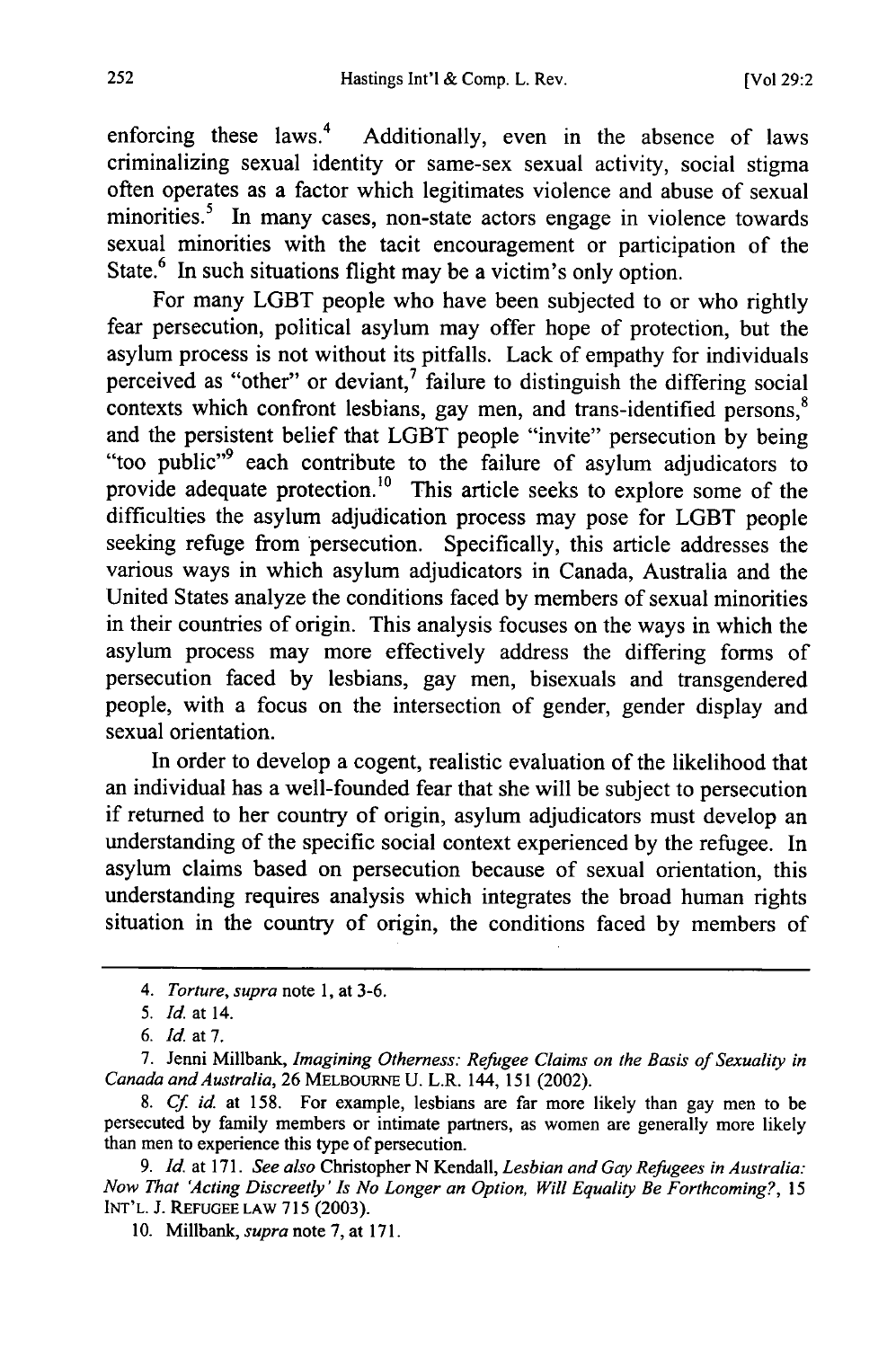sexual minorities generally in that country, and the specific social context surrounding characteristics such as gender and gender display. The experiences of asylum seekers will vary not only based on their country of origin, but also on their social position as lesbians, as gay men, as transvestites and as transsexuals.

Sexism and homophobia are in no way mutually exclusive; members of sexual minority groups may encounter tremendously different social responses based on the degree to which their gender identity and sexual orientation are determined to violate accepted norms. For example, lesbians may face particular forms of discrimination related to their status as women.<sup>11</sup> In South Africa, a country with a high rate of sexual violence, lesbian women have reported that police refused to investigate their cases upon learning of their sexual orientation.<sup>12</sup> A gendered approach to understanding sexual violence is also evident in discrimination against male rape victims. The Republic of Korea maintains a legal standard under which men (gay or straight) cannot be victims of rape, "since the crime is defined as a forcible sexual act by a 'biological' man upon a 'biological' woman." $^{13}$ 

By way of further example, trans-identified individuals may be more visible, or viewed as particularly transgressive of social norms, and thus subject to greater discrimination and persecution within a society.<sup>14</sup> The International Gay and Lesbian Human Rights Commission reports that this trend is starkly evident in the medical treatment of Argentinean transvestites.<sup>15</sup> Transvestites are regularly made to wait hours for emergency treatment (even when there are no other patients), sent to male wards, forced to wear male clothing, and subject to sexual abuse while hospitalized. 16 In India, the plight of *hijras,* a community composed of biological intersex persons and transgender men who prefer to call themselves a third gender, is particularly dire.17 *Hiras* who express their gender identification are refused identity papers and, thus deprived of civil status, are denied treatment in State-run medical institutions and refused

- 15. *Id.* at 10.
- 16. **Id.**

17. Aditya Bondyopadhyay, *Statement to the United Nations Commission on Human Rights; State-Supported Oppression and Persecution of Sexual Minorities In India* (April 8, 2002), available at <www.iglhrc.org/site/iglhrc/section.php?id=5&detail=67>.

**<sup>11.</sup>** Id. at 158.

<sup>12.</sup> *Torture, supra* note **1,** at 7.

<sup>13.</sup> *Id.*

<sup>14.</sup> *Id.* at 2.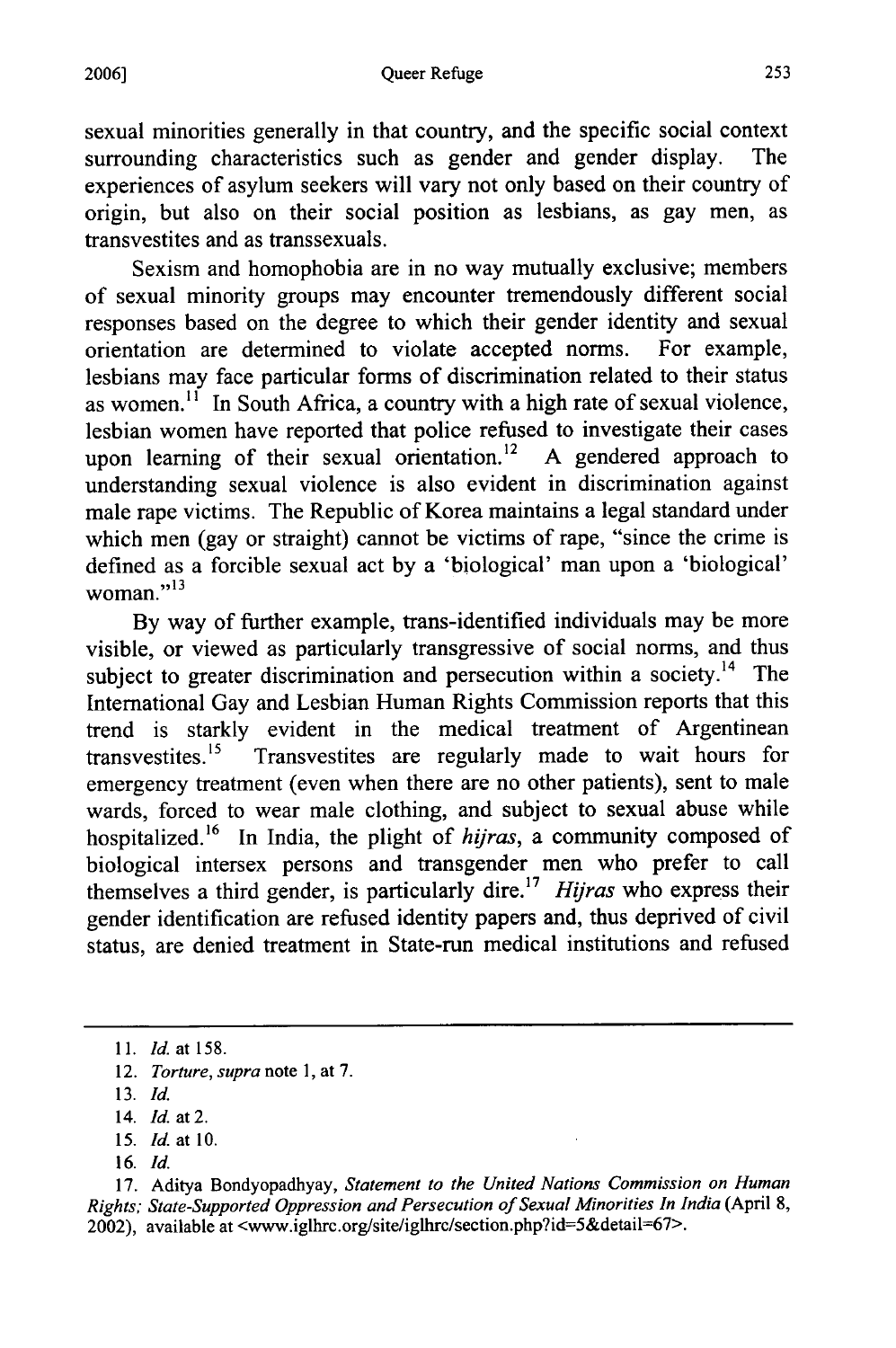access to social service benefits and public housing.<sup>18</sup> In order to receive voting cards, *hijras* must identity as either male or female. Further, no *hijra* has ever held a governmental job, as employment in the public sector is explicitly reserved for either males or females.<sup>19</sup>

## **ASYLUM PRECEDENTS** FOR MEMBERS OF **SEXUAL MINORITIES**

International norms for refugee protection are outlined in the **1951 UN** Convention and the 1967 Protocol Relating to the Status of Refugees.<sup>20</sup> Under the Convention, the term "refugee" applies to:

**[A]ny** person who.. .owing to a well-founded fear of being persecuted for reasons of race, religion, nationality, membership of a particular social group or political opinion, is outside the country of his nationality and is unable or, owing to such fear, is unwilling to avail himself of the protection of that country; or who, not having a nationality and being outside the country of his former habitual residence ... is unable or, owing to such fear, is unwilling to return to it.<sup>21</sup>

Non-refoulment is the principle which prohibits states which are signatories to the Convention or Protocol from returning a refugee to a country "where his life would be threatened" on account of one of the five protected grounds listed in the refugee definition.<sup>22</sup> Canada,<sup>23</sup> Australia,<sup>24</sup> and the United States<sup>25</sup> are signatories to the Protocol and each draws heavily from the Convention definition for domestic asylum adjudication.

Asylum claims **by** members of sexual minorities are most often based on membership in a particular social group, although asylum may also be sought on the basis of political opinion or even religion.<sup>26</sup> Canada, Australia and **U.S.** law each contain precedent stating that sexual

21. 1967 Protocol, art. 1A(2).

22. 1951 Convention, art. 33.

23. Immigration Act, R.S.C. 1985, c. 1-2, as amended, s. 2(1) (Can.).

24. Migration Act 1958, AUSTL. C. ACTS § 4(1).

25. The Refugee Act of 1980 has been interpreted to explicitly incorporate the international Convention refugee definition. E.g., I.N.S. v. Luz Marina Cardoze-Fonesca, 480 U.S. 421, 436 (1987).

26. Erik D. Ramanathan, *Queer Cases: A Comparative Analysis of Global Sexual Orientation-Based Asylum Jurisprudence,* 11 GEO. IMMIGR. L.J. 1, 26 (1996).

<sup>18.</sup> Id.

<sup>19.</sup> Id.

<sup>20.</sup> United Nations Convention Relating to the Status of Refugees, July 28, 1951, 19 U.S.T. 6259, 189 N.N.T.S. 137 [hereinafter 1951 Convention]. United Nations Protocol Relating to the Status of Refugees, Jan. 31, 1967, 19 U.S.T. 6223, 606 U.N.T.S. 137 [hereinafter 1967 Protocol].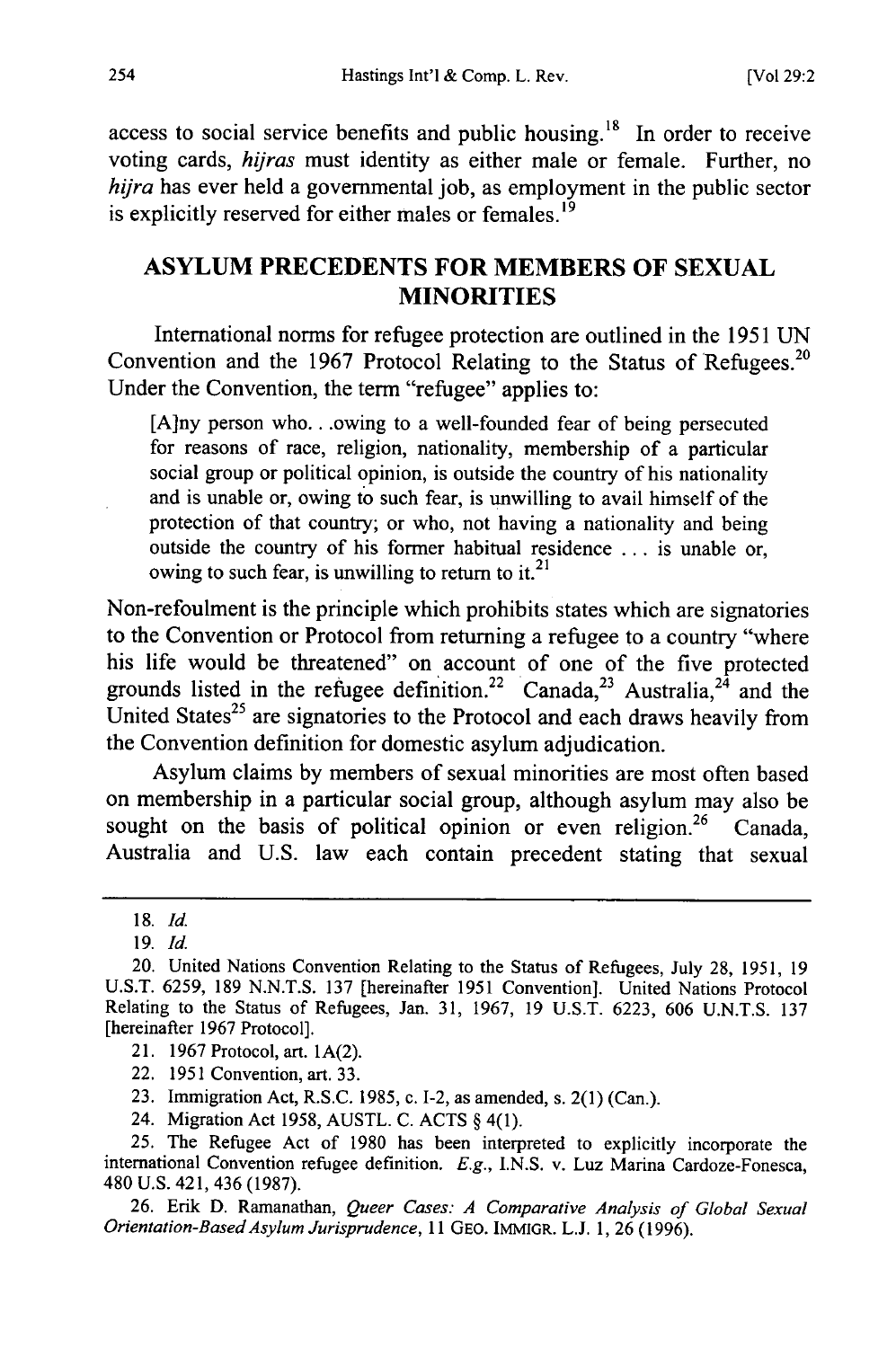#### Queer Refuge

orientation can form the basis for an asylum grant.<sup>27</sup> A review of these decisions confirms the importance of social group eligibility. In 1993, the Supreme Court of Canada provided a comprehensive definition of the scope of the term "particular social group" in *Canada (Attorney General) v. Ward.28* The Court explicitly stated that "individuals persecuted on the basis of sexual orientation" are part of a group "defined by an innate or unchangeable characteristic," for the purposes of refugee status.<sup>29</sup>

The earliest Australian refugee cases brought by members of sexual minorities dealt primarily with the issue of social group eligibility,  $30$  and the first published Australian grant of asylum based on sexual orientation was a 1994 grant to an Iranian man.<sup>31</sup> In re Toboso-Alfonso, a 1990 Board of Immigration Appeals (BIA) decision, which Attorney General Janet Reno designated as administrative precedent, definitively established that, under U.S. asylum law, "an individual who has been identified as homosexual and persecuted by his or her government for that reason alone may be eligible for relief under the refugee laws on the basis of persecution because of membership in a social group." $32$ 

Canada, Australia and the United States thus each allow for the possibility of refugee protection for LGBT people who can establish that they have been persecuted because of their sexual orientation. Attempting an accurate comparison of decisions from the three nations is not, however, without its problems. Notably, the structure of each system is distinct. Whereas the Canadian Immigration Review Board (IRB) conducts a first instance hearing, the Australian Refugee Review Tribunal (RRT) performs a full merits review as a form of appeal from initial decisions of the delegate of the Minister for Immigration and Multicultural Affairs.<sup>33</sup> A U.S. Immigration Judge may be rendering a decision either as a first instance decision-maker (as with defensively-filed asylum claims) or as a court of appeal (as with affirmatively-filed cases which have been denied by the reviewing asylum officer).<sup>34</sup>

33. Millbank, *supra* note 7, at 177.

<sup>27.</sup> Id.

<sup>28.</sup> Canada (Attorney General) v. Ward, [1993] 2 S.C.R. 689 (Can.).

<sup>29.</sup> Ramanathan, *supra* note 26, at 26.

<sup>30.</sup> **Id.**

<sup>31.</sup> Refugee Review Tribunal No. N93/02240 (Jan. 21, 1994) (Austl.).

<sup>32.</sup> *See Matter of* Toboso-Alfonso, 20 I. & N. Dec. 819, n.1 (B.I.A., March 12, 1990) (citing Att'y Gen. Order no. 1895-94 (June 19, 1994) *available at* http://mother.qrd/www/world/immigration/reno.html).

<sup>34.</sup> For an excellent overview of the U.S. asylum process, see Robert C. Leitner, *A Flawed System Exposed: The Immigration Adjudicatory System and Asylum for Sexual Minorities,* 58 U. MIAMI L. REv. 679 (2004).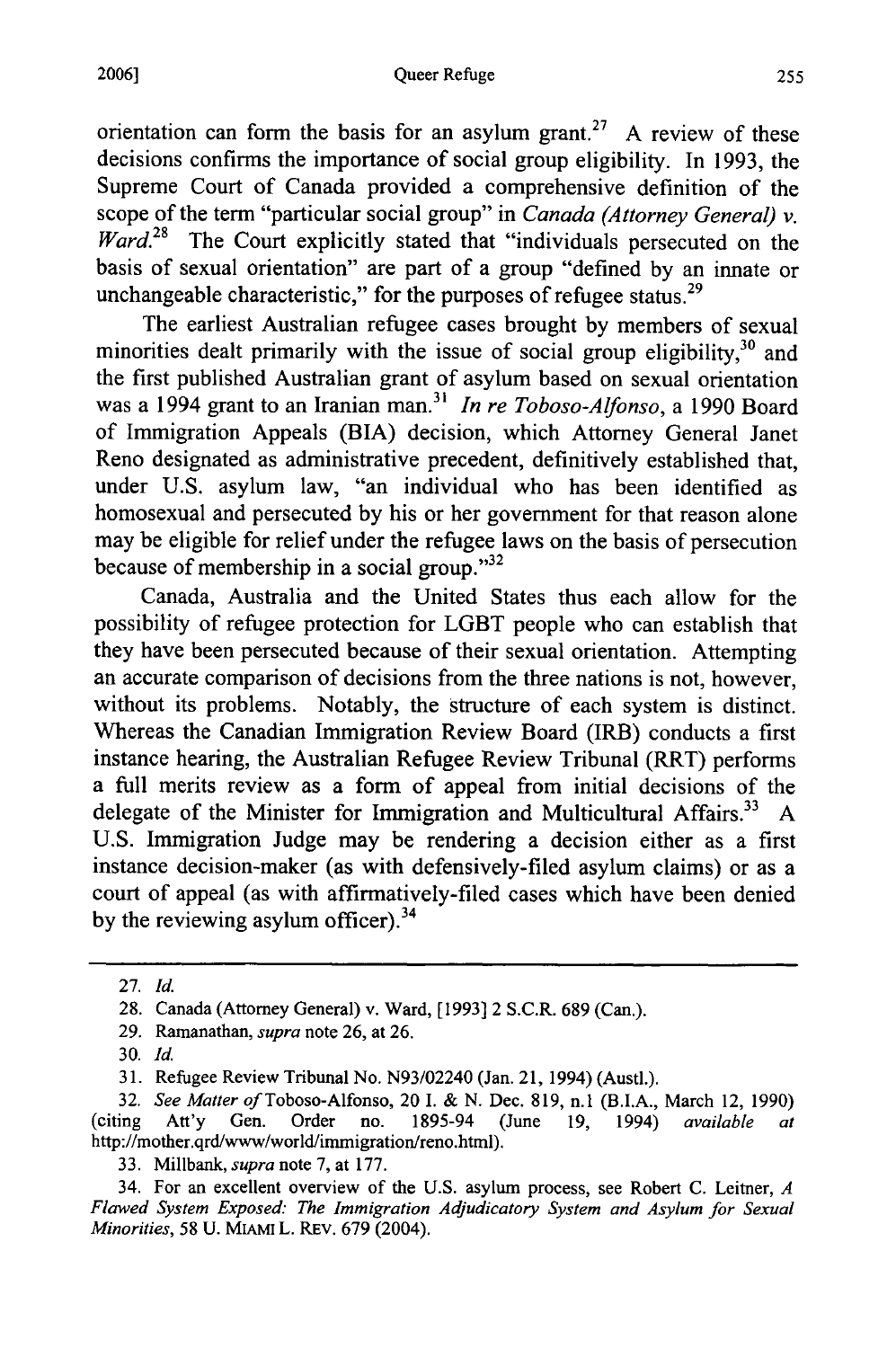In spite of these distinctions, the three systems do have similarities which make them nearly ideal for comparison. Each country uses the Convention definition of refugee,<sup>35</sup> publishes significant numbers of its decisions, and follows a similar decision-making format.<sup>36</sup> Additionally, decisions from Canada, Australia and the United States each contain analysis of the asylum applicant's country of origin. Thus, the primary goal of this article is not to establish broad generalizations about each system's treatment of LGBT asylum seekers. Rather, it is to allow the reader to understand the different ways of approaching the particular issues faced by members of sexual minorities who face persecution.

## **THE** ROLE OF COUNTRY **CONDITIONS ANALYSIS**

The ways in which a reviewing tribunal evaluates, or fails to evaluate, the conditions from an applicant's country of origin have a tremendous impact on a claimant's chances of success. Application of legal principles in the asylum context depends partially on the facts of the specific case, but also on the judge's understanding or characterization of the conditions in an asylum seeker's country of origin. An asylum adjudicator's choice of independent sources, assessment of the relative weight of those sources and understanding of the different social contexts faced by gay men, lesbians, bisexuals and transgendered people all weigh heavily in the final analysis of the likelihood that an applicant will face persecution if returned to the country of origin. Of particular significance to individuals seeking asylum is the fact that two asylum judges, making determinations separated by very small periods of time, will often review conditions for a single country in a radically different fashion.

## *A. The Canadian Immigration and Refugee Board*

Canadian decisions tend to reference specific country conditions reports in the footnotes, while the "text of decisions is composed of a narrative of the applicant's experiences and a brief analysis of those experiences to determine whether they meet the refugee definition."<sup>37</sup> Jenni Millbank's 2002 comparative study of over one hundred and twenty seven Canadian asylum cases based on sexual orientation found that

<sup>35.</sup> Ramanathan, *supra* note 26, at 3-4.

<sup>36.</sup> In spite of their similarities, it is important to bear in mind that each of the three systems has certain stylistic differences from the others. The Canadian decisions, for example, tend to be offered in a narrative format whereas the Australian decisions are more formal and legalistic. Millbank, *supra* note 7, at 155.

<sup>37.</sup> *Id.*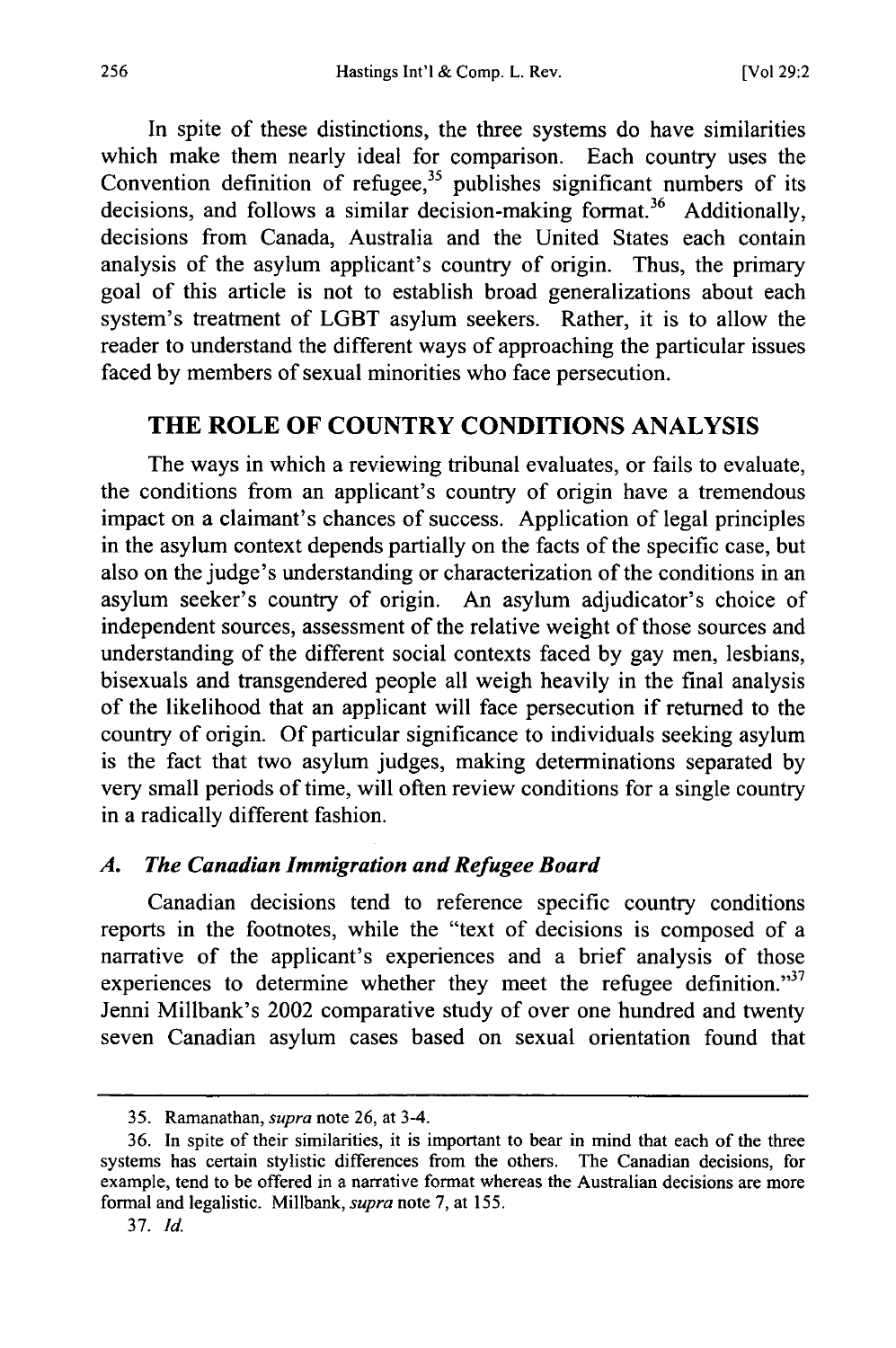lesbian claimants had a 66 percent success rate, while gay men had a 52 percent success rate.<sup>38</sup> Generally, Canadian decisions appear to focus significant attention on analysis of the specific forms of discrimination faced by LGBT people and on the claimant's specific position within society. A review of three CIRB decisions on claimants from Mexico indicates significant attention to detail, as well as sensitivity to the intersection of gender, gender display and sexual orientation.

In CIRB V99-04735, the evaluation of potential harm faced by the applicant, a gay man, was considered within social, regional and individual contexts.<sup>39</sup> Although this decision resulted in a denial, the reviewing judge carefully considered the applicant's social position and relative vulnerability to harm. The judge first specified which documentary evidence he had found most persuasive,<sup>40</sup> and then went on to analyze the reports as they applied generally to sexual minorities. The judge held that, "[w]hile problems remain, the trend has been consistently improving," and cited documentary evidence that, since 1995, there have been no reports of homosexuals murdered with the complicity or tolerance of the government.<sup>41</sup> On the issue of non-lethal harm, the judge noted that:

In a country such as Mexico, with a population currently approaching one hundred million people, reports of some abuses of some homosexuals in some particular locations does not mean that any male homosexual therefore has a "serious possibility" of persecution because of his sexual orientation.<sup>42</sup>

The judge cited "numerous examples of the continuing improvement in the treatment of sexual minorities in Mexico[,]" including the decriminalization of same-sex sex  $\arctan^{43}$  the repeal of discriminatory laws,<sup>44</sup> the rise in public activism of queer political groups,  $45$  the

41. IRB Reference No. V99-04735, at 7.

42. *Id.* at 9.

<sup>38.</sup> **Id.** at 148. It is significant to note, however, that lesbians' claims were significantly underrepresented; only 18 of the 127 cases evaluated were brought by lesbians.

<sup>39.</sup> Immigration and Refugee Board, No. V99-04735 (May 18, 2001).

<sup>40.</sup> The judge specified reliance on the IRB's Research Directorate, *Mexico* **-** TREATMENT OF SEXUAL MINORITIES, and two documents authored by Andrew Reding, MEXICO - TREATMENT OF HOMOSEXUALS and MEXICO: UPDATE ON TREATMENT OF HOMOSEXUALS. The Board did not provide citations for these documents.

<sup>43.</sup> Id. at 8-9 ("Private sexual acts between consenting adults are not illegal.").

<sup>44.</sup> *Id.* at 9 ("In December 1998, the national Congress repealed a penal law in the Federal District (which includes most of Mexico City) that had discriminated on the basis of sexual orientation.").

<sup>45.</sup> *Id.* ("Public homosexual activism such as gay parades and protests are tolerated by the authorities and are increasing in frequency and in the numbers of participants in various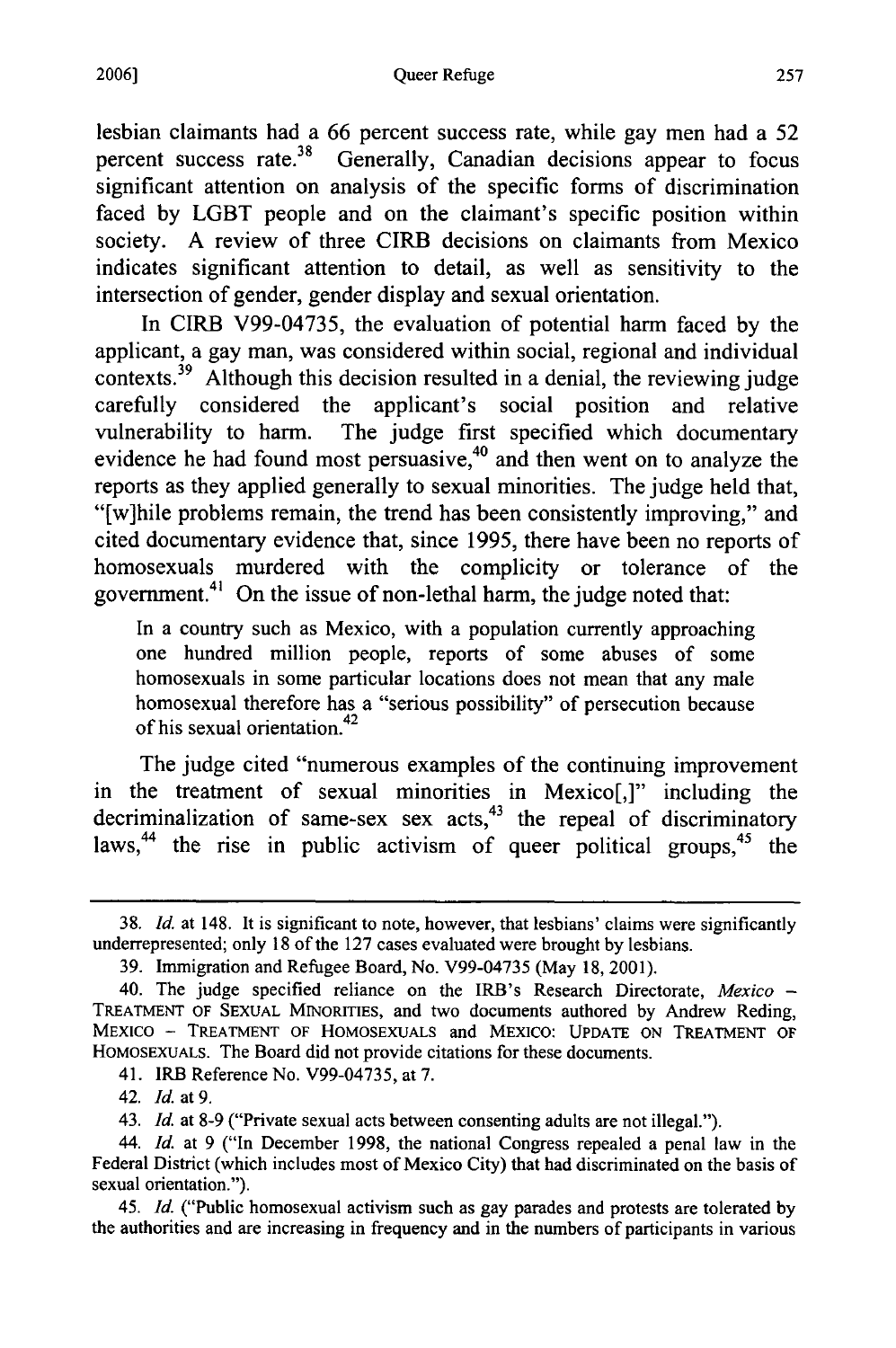availability of gay publications, $46$  and the existence of "numerous homosexual organizations," gay bars and recreational facilities.<sup>47</sup>

The judge's findings were notable for the fact that they distinguished the social conditions faced by gay men in Mexico from those faced by other sexual minority groups. The judge found that the "situation in Mexico for sexual minorities, and in particular for male homosexuals," had improved considerably in the preceding decade.<sup>48</sup> It is significant that the decision also referenced the importance of gender display and gender identity. The judge found that, "transvestites are the group that stands the greatest chance of suffering persecution in Mexico. There was no evidence before us that this claimant is a transvestite, or would be perceived as an effeminate male."<sup>49</sup> The judge later held that there is "no greater likelihood of a (non-transvestite) homosexual being murdered in Mexico than there would be for a non-homosexual. $^{550}$ 

This recognition of the special dangers faced by trans-identified people in Mexico is reiterated in other Canadian cases. In CIRB T98- 04159, an asylum case brought by a bisexual transvestite, the Canadian judge grounded the determination of refugee status in a review of documentary evidence, noting the "particular risk for transvestites" in Mexico. $51$  The judge found evidence of the persecution of transvestites in Mexico so compelling that she declined to detail the "copious documentary evidence," citing instead the "numerous examples of the particular targeting of transvestites by the police in Mexico." $\hat{5}^2$  The judge referenced both the Department of State Report and comments by Mexico's first openly gay legislator, Patricia Jimenez, on the virulence of homophobia and on the case of a transvestite assassinated by public works inspectors.<sup>53</sup>

Government protection, or lack thereof, for sexual minorities was also a central issue in CIRB VAO-1624, wherein the judge evaluated the likelihood of harm that would be faced by the claimants, lesbian partners

cities.").

49. *Id.*

- 52. *Id.* at 4.
- 53. *Id.*

<sup>46.</sup> *Id.* ("Homosexual publications are available for sale in major cities in Mexico.").

<sup>47.</sup> *Id.* ("There are numerous homosexual organizations operating in major cities, along with recreational facilities such as bars that target gay consumers. In education, media, and the arts, homosexuals are becoming more prominent participants and more open about their concerns.").

<sup>48.</sup> *Id.* at 8.

<sup>50.</sup> *Id.* at 9.

<sup>51.</sup> Immigration and Refugee Board Reference No. T98-04159 (March 13, 2000).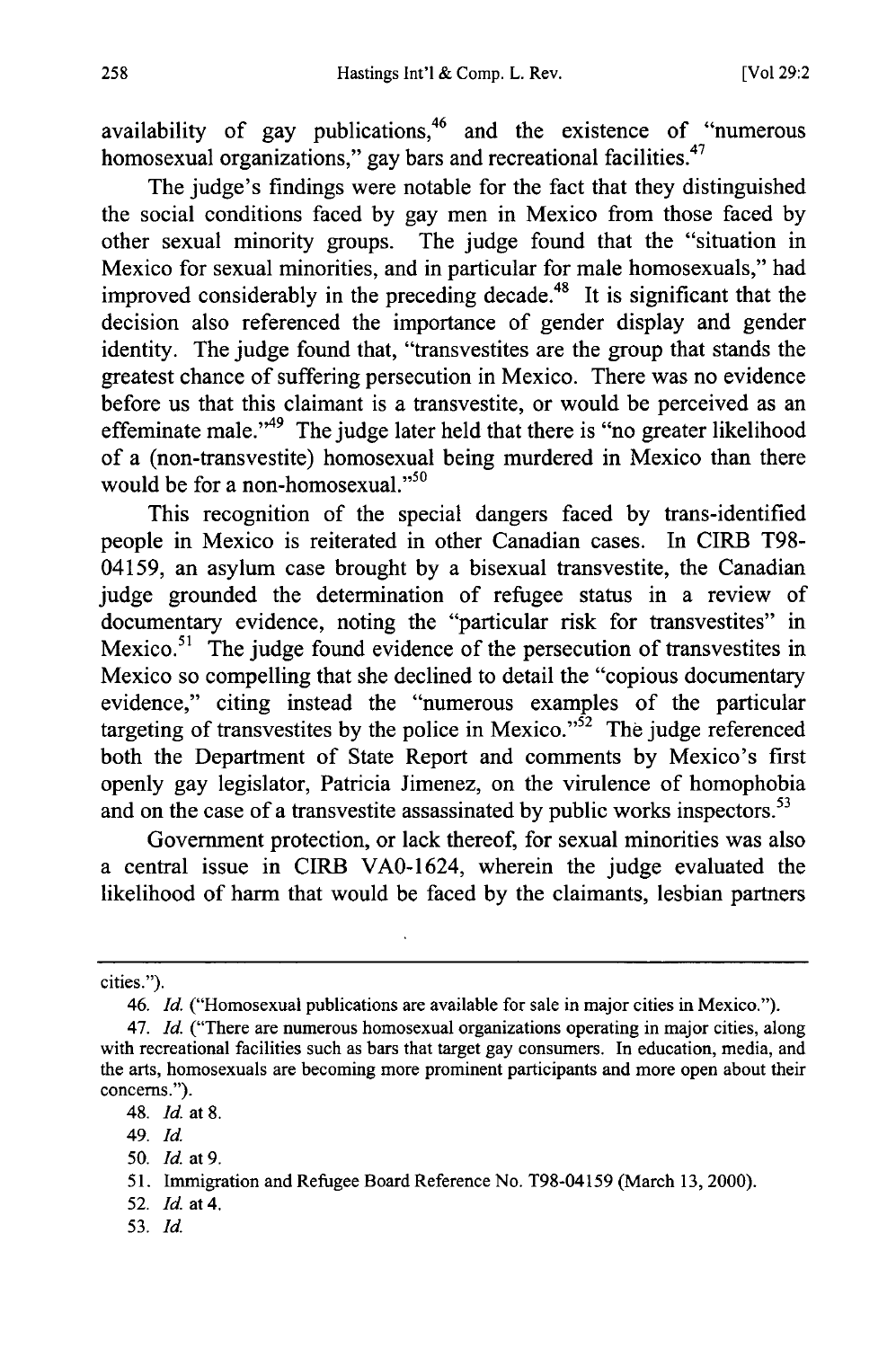who had been threatened, beaten and harassed **by** the police officer exhusband of one partner.<sup>54</sup> In making this assessment, the judge gave detailed consideration to Mexican legal protections for women in general, for lesbians, and for women intimately involved with police officers.<sup>55</sup> Although the persecution suffered by the principal asylum seeker in this case was grounded in the domestic violence perpetrated by her ex-husband, it is clear from the language of the decision that the sexual orientation of the claimant was of significant importance to the determination. The judge found that, "since the claimants have been exposed as lesbians," and would be "regarded as not conforming to the societal norms as a mother and wife" they would be subject to further risk if returned. 56 The judge relied on the IRB Guidelines on Gender-Related Persecution, holding that even though they do not expressly mention lesbians, "it is obvious that the guidelines would also be applicable to lesbian women, in a clear reading of the language."<sup>57</sup> Thus, the judge's determination in this case took specific care with the analysis of the likelihood that the claimant would face future persecution. This analysis includes an evaluation of the claimant's vulnerability based on her gender (female), her sexual orientation (lesbian), and her gender display (lesbian or nontraditional woman).

While this analysis does not purport to be a comprehensive survey of Canadian asylum jurisprudence, certain trends were evident in the cases reviewed and in the findings of other researchers.<sup>58</sup> The Canadian decisions generally referenced a broad spectrum of sources in developing country conditions analysis. While credibility determinations were undeniably relevant to outcome, the analysis of an applicant's likelihood of harm based on the specific social space inhabited by the claimant also played a significant role. This aspect of the Canadian decisions indicated a relatively nuanced approach to understanding the intersection of sex, sexual orientation and gender identity and display.

## *B. The Australian Refugee Review Tribunal*

The Canadian cases stand in stark contrast to those issued by the Australian RRT. Jenni Millbank's 2002 comparative study of over two hundred and four Australian asylum cases based on sexual orientation

<sup>54.</sup> Immigration and Refugee Board Reference No. VAO-01624 (May 14, 2001).

*<sup>55.</sup>* Id. at 5-6.

<sup>56.</sup> Id. at 6.

*<sup>57.</sup>* Id. at 7.

<sup>58.</sup> Most notably in the comprehensive comparative study conducted by Jenni Millbank, *supra* note 7.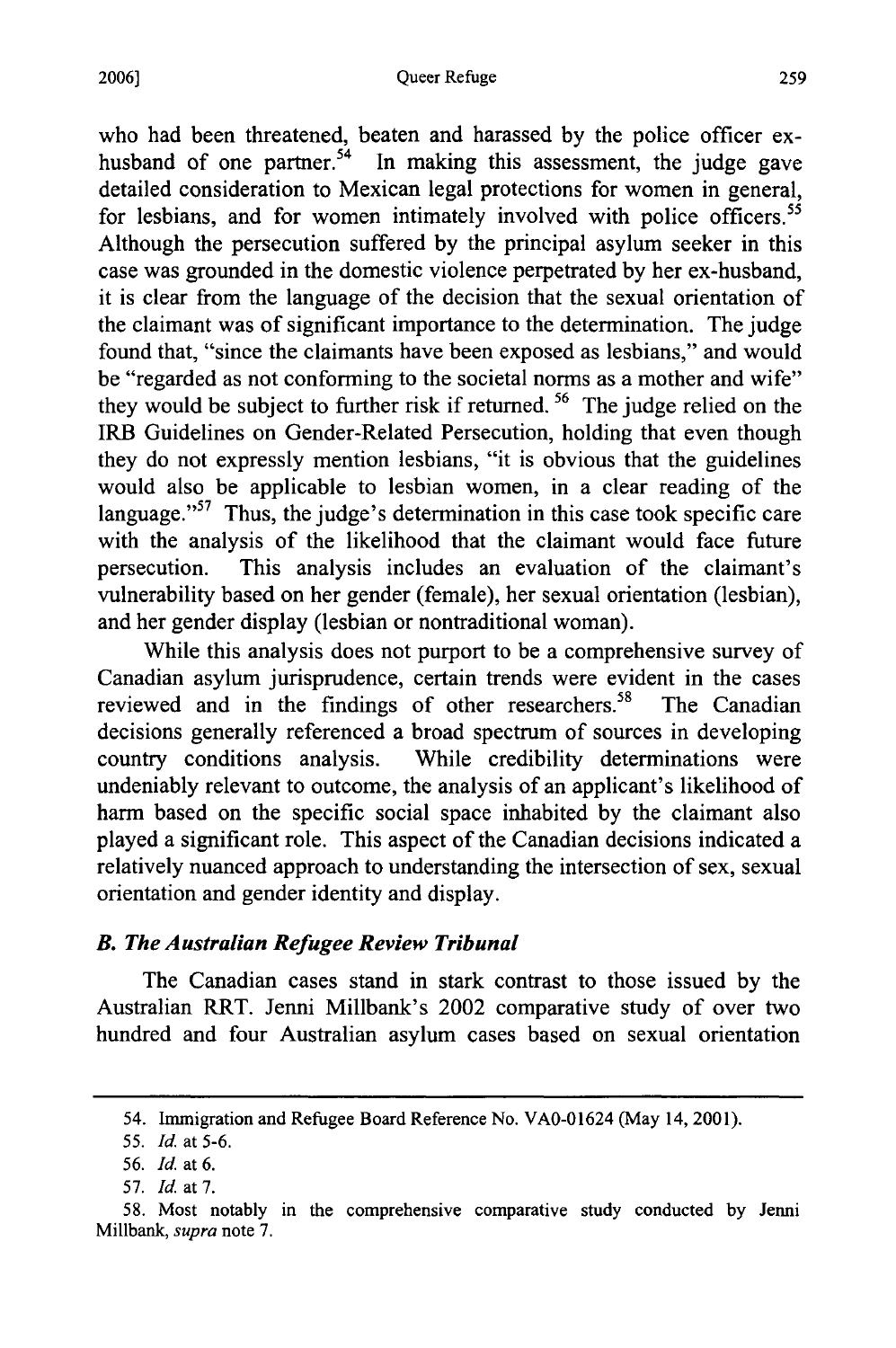found that lesbian claimants had only a 7 percent success rate, while gay men had a 26 percent success rate.<sup>59</sup> Australia's cases were noteworthy for their cookie-cutter recitations of "independent" country evidence.<sup>60</sup>

In many cases concerning applicants from the same country, the entire section on country evidence was reproduced in full from one decision to the next over a period of months or even years... . The extent of repetition and reproduction extends to typographical and grammatical errors - evidence that the 'cut and paste' function has been used by decision-makers who are perhaps not even (or not closely) reading the material they are relying upon to establish the 'truth' about country conditions in the applicant's country of origin. $<sup>61</sup>$ </sup>

Additionally, a number of the Tribunal's decisions utilized such sources as "Spartacus 98/99" and "CruisingForSex.com," gay men's travel and sex guides, as sources of information for country condition analysis.<sup>62</sup> While the relevance and reliability of these sources is dubious when used in assessments of cases brought by gay men, their applicability to the cases of lesbians and trans-identified people is doubly so.  $63$ 

A review of several recent RRT decisions of LGBT applicants fleeing Iran is particularly illustrative of trends within the Australian system.<sup>64</sup> In a 2001 case, the Tribunal accepted claimant's evidence that he had once been detained, threatened and beaten by Basiji<sup>65</sup> who had then forced him to sign a declaration stating that he was a homosexual.<sup>66</sup> The Tribunal also

61. *Id.*

62. *Id.* at 165. *See* Refugee Review Tribunal, No. N96/11136 (27 Oct. 1997), Refugee Review Tribunal, No. N97/14889 (Mar. 27, 1998), and Refugee Review Tribunal, No. V97/06971 (Feb. 1, 1999).

63. *Id.* at 156. *See* Refugee Review Tribunal, No. N99/27818 (July 29, 1999).

64. For an in-depth review of this decision and the Australian High Court's subsequent rejection of the 'discretionary option' see Christopher N Kendall, *Lesbian and Gay Refugees in Australia: Now That 'Acting Discreetly' Is No Longer an Option, Will Equality Be Forthcoming?,* 15 **INT'L.** J. **REFUGEE** LAW 715 (2003).

65. According to the U.S. Department of State, Basiji are paramilitary volunteer forces who act as "vigilantes aligned with extreme conservative members of the leadership." "The regular and the paramilitary security forces both committed numerous, serious human rights abuses." U.S. Department of State, *Country Reports on Human Rights Practices* - *2003* (Feb. 25, 2004) *at* http://www.state.gov/g/drl/rls/hrrpt/2003/27927.htm.

66. Refugee Review Tribunal, No. N01/37352 (Apr. 24, 2001).

<sup>59.</sup> *Id.* at 148. As with the Canadian cases, lesbians' claims in Australia were significantly underrepresented; only 42 of the 204 cases evaluated were brought by lesbians.

<sup>60.</sup> Millbank, *supra* note 7, at 155. For an example of this type of analysis compare the "Independent Evidence" portions of Refugee Review Tribunal, No. V97/06971 (Feb. 1, 1999), Refugee Review Tribunal, No. N97/14889 (Mar. 27, 1998), and Refugee Review Tribunal, No. N96/11136 (Oct. 27, 1997).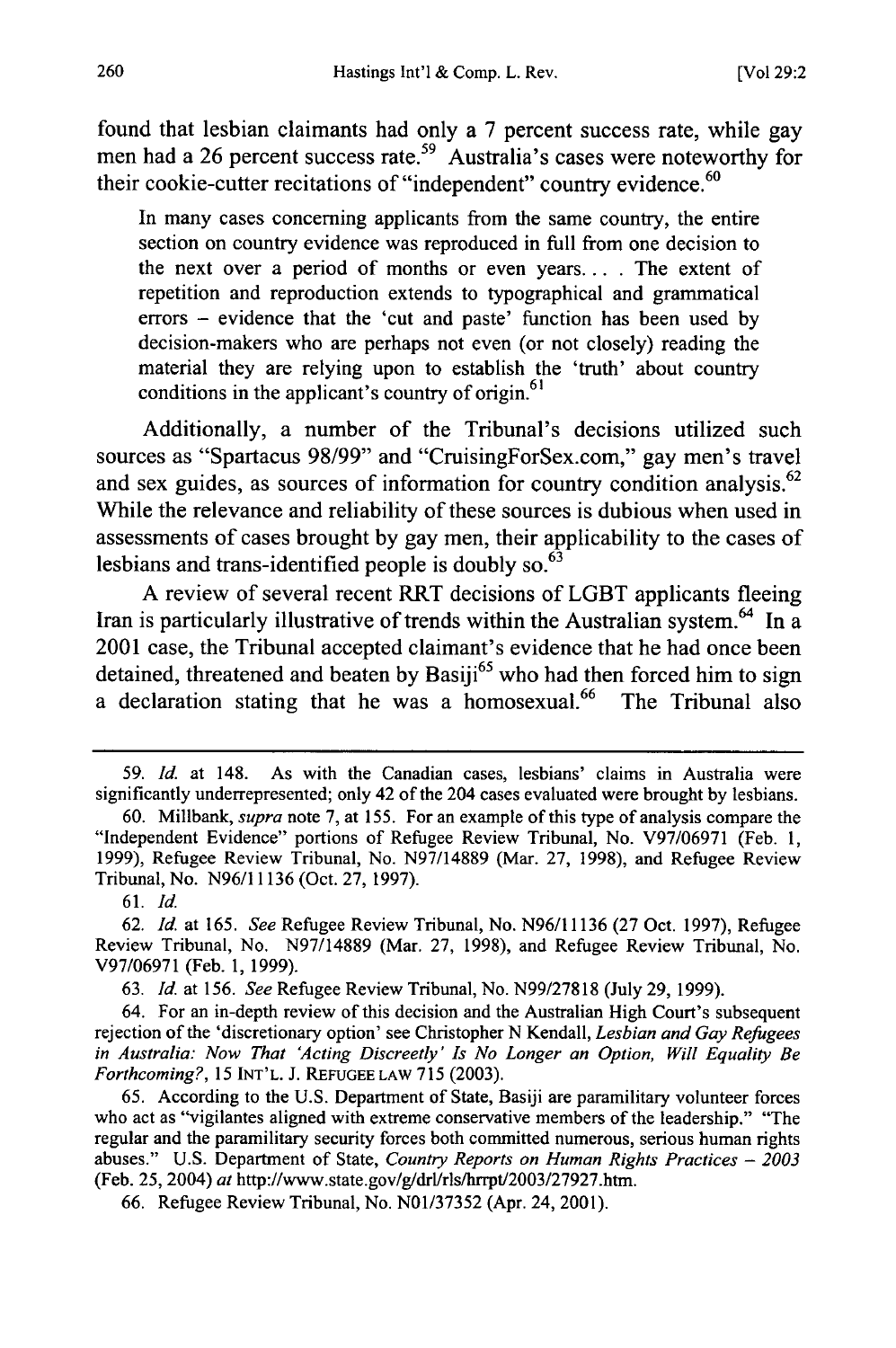accepted documentary evidence which demonstrated that, under the Islamic Penal Code which operates in Iran, homosexuality is considered a crime punishable with penalties ranging from flogging  $(100 \text{ lashes})$  to death.<sup>67</sup> The Tribunal went on to hold, however, that "the evidence indicates that the Iranian authorities do not actively seek out homosexuals and that the risk of prosecution for homosexuality is minimal as long as homosexual activities are carried out discretely."<sup>68</sup>

Two assumptions are key to the Tribunal's characterization of the likelihood of harm. First, the Tribunal relies on the premise that members of sexual minorities, unlike other refugees, can, and are expected to, avoid persecution by "acting discretely."<sup>69</sup> This idea, which implicitly holds LGBT people at least partly responsible for the harms they suffer, has since been repudiated by the High Court of Australia.<sup>70</sup> The second premise underlying the Tribunal's decision is that there is evidentiary ambiguity on the actual number of prosecutions of homosexuals in Iran, and that this ambiguity suggests that the likelihood of prosecution is slight.<sup>71</sup> This assumption is especially problematic in light of the New Zealand case of *Re* GJ, in which the Refugee Status Appeals Authority found that persecution of homosexuals in Iran had been severe.<sup>72</sup>

Another Australian case evaluating the claims of a lesbian woman fleeing persecution in Iran utilized similar documentary evidence to the case discussed above, but employed a somewhat different analytic strategy and had a starkly different result.<sup>73</sup> Both decisions relied heavily on country conditions evidence from Canada's Immigration and Refugee Board,<sup>74</sup> Amnesty International<sup>75</sup> and the UNHCR.<sup>76</sup> The claimants in both

73. Refugee Review Tribunal, No. N98/223626 (June 9, 1999).

<sup>67.</sup> *Id.*

<sup>68.</sup> *Id.*

<sup>69.</sup> Kendall, *supra* note 64, at 720.

<sup>70.</sup> Appellant S395/2002 v. Minister for Immigration and Multicultural Affairs; Appellant S [2003] HCA 71 (Dec. 9, 2003).

<sup>71.</sup> This assumption was present in a number of decisions on claims from LGBT people who had fled Iran, but was not always deemed controlling. *Compare* Refugee Review Tribunal No. N01/27891 (Oct. 16, 2001) with Refugee Review Tribunal No. V01/12689 (May 24, 2001).

<sup>72.</sup> *Re* GJ, Refugee Status Authority, Refugee Appeal No. 1312/93, Auckland (Aug. 30, 1995).

<sup>74.</sup> Refugee Review Tribunal, No. N01/37352 (citing Immigration and Refugee Board Canada, *Iran: Update to Responses on the Situation for Homosexuals and on Whether Legal Penalties are Carried out in Practice,* IRN 28636E (Feb. 11, 1998) and *Iran: Information on the Penalty for Engaging in Homosexual Activities Whilst on Active Service in the Military,* IRN24789.E (Aug. 22, 1996)). Refugee Review Tribunal, No. N98/22363 (citing Information and Research Branch Immigration and Refugee Board Ottawa, *Research*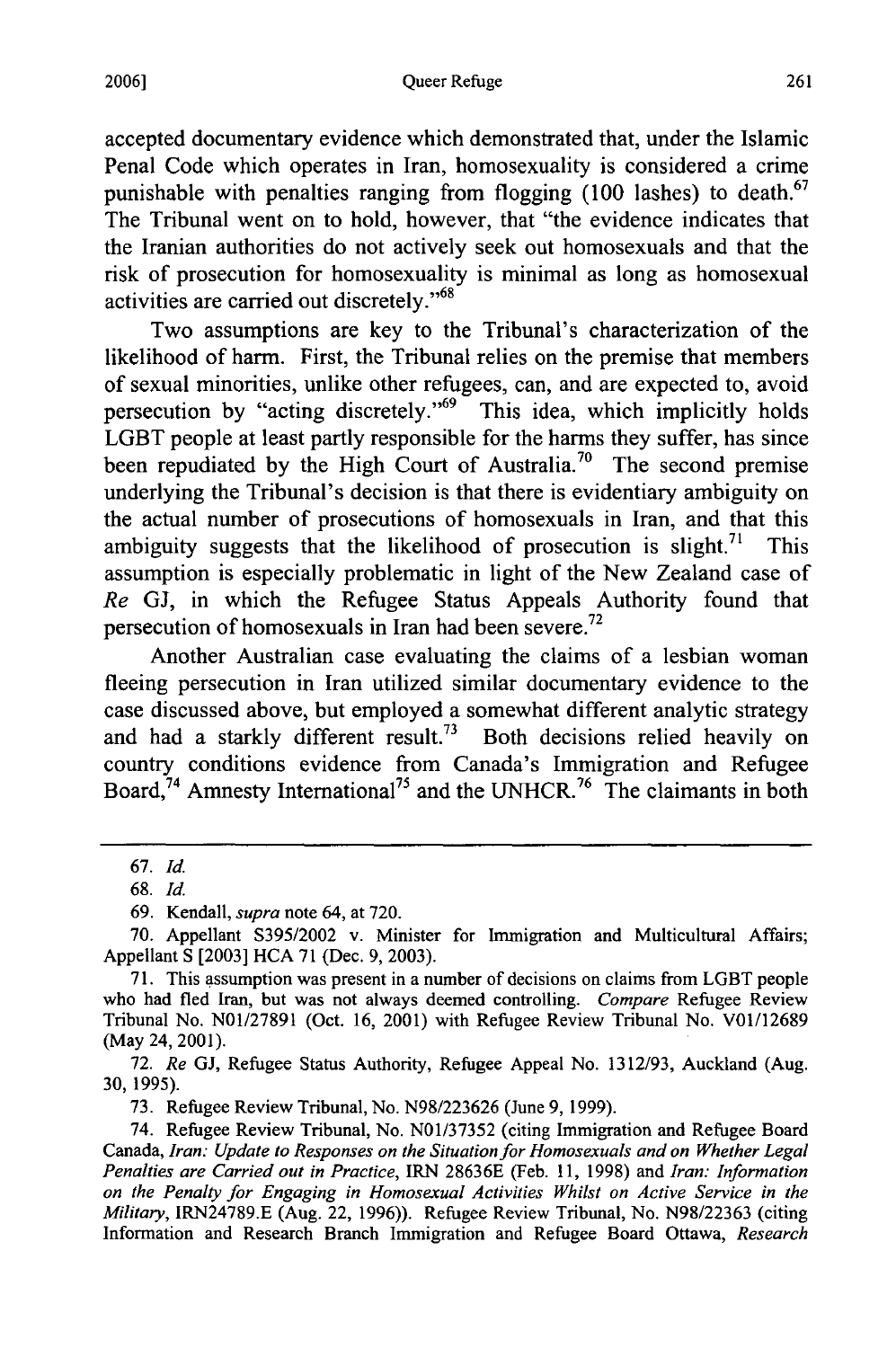cases testified to having been detained, interrogated and beaten.<sup>77</sup> Both claimants were found to be credible.<sup>78</sup> Additionally, both decisions relied heavily on documentary evidence from Canada's Immigration and Refugee Board,  $\overline{79}$  Amnesty International<sup>80</sup> and the UNHCR.<sup>81</sup> The lesbian woman's claim, however, was first viewed within the broad context of Iran's human rights record.<sup>82</sup> The Tribunal then went on to discuss evidence of the treatment of lesbians as a group, distinguished from LGBT people or women more generally. $83$  The Tribunal held that,

The independent evidence... suggests that lesbianism and lesbians themselves are condemned in the eyes of the Iranian authorities (and in

75. Refugee Review Tribunal, No. N01/37352 (citing Amnesty International, *Letter on Treatment* of Homosexuals in *Iran* (Feb. 3, 1994)). Refugee Review Tribunal, No. N98/22363 (citing Amnesty International, Human Rights Are Women's Right: Persecution on Grounds of Sexual Orientation (Mar. 1995)).

76. Refugee Review Tribunal, No. N01/37352 (citing Document Forwarded to the Country Information Service by UNHCR Canberra, Ref AUL/MSC/1022, CX46890 (Oct. 27, 1995)). Refugee Review Tribunal, No. N98/22363 (citing UNHCR Documentation Centre, Background Paper on Asylum Seekers from Iran (Sept. 1998)).

77. Refugee Review Tribunal, No. N01/37352. Refugee Review Tribunal N98/22363 ("The applicant was detained, mistreated, interrogated and flogged [she underwent 40 lashes]. She was called a 'dirty lesbian' who's mere presence on earth is a 'source of filth'. She was warned that should she be caught again she would be killed.").

78. Refugee Review Tribunal, No. N01/37352. Refugee Review Tribunal N98/22363 (stating that the applicant's "evidence at hearing was frank, open and plausible.").

79. Refugee Review Tribunal, No. N01/37352 (citing Immigration and Refugee Board Canada, Iran: Update to Responses on the Situation for Homosexuals and on Whether Legal Penalties are Carried out in Practice, IRN 28636E (Feb. 11, 1998) and Iran: Information on the Penalty for Engaging in Homosexual Activities Whilst on Active Service in the Military, IRN24789.E (Aug. 22, 1996)). Refugee Review Tribunal No. N98/22363 (citing Information and Research Branch Immigration and Refugee Board Ottawa, Research Directorate Documentation: 2.2.2 Sexual Orientation (June 1994)).

80. Refugee Review Tribunal, No. N01/37352 (citing Amnesty International, Letter on *Treatment of Homosexuals in Iran* (Feb. 3, 1994)). Refugee Review Tribunal No. N98/22363 (citing Amnesty International, *Human Rights Are Women's Right:* Persecution on Grounds of Sexual Orientation (Mar. 1995)).

81. Refugee Review Tribunal, No. N01/37352 (citing Document Forwarded to the Country Information Service by UNHCR Canberra, Ref AUL/MSC/1022, CX46890 (Oct. 27, 1995)). Refugee Review Tribunal No. N98/22363 (citing UNHCR Documentation Centre, Background Paper on Asylum Seekers from Iran (Sept. 1998)).

82. Refugee Review Tribunal, No. N98/22363

Systematic abuses included extrajudicial killings and summary executions; disappearances; widespread use of torture and other degrading treatment; harsh prison conditions; arbitrary arrest and detention; lack of due process; unfair trials; infringement on citizens' privacy; and restrictions of freedom of speech, press, assembly, association, religion, and movement.

83. *Id.* (see paragraph entitled "Homosexuality and Lesbians in Iran").

Directorate Documentation: 2.2.2 Sexual Orientation (June 1994)).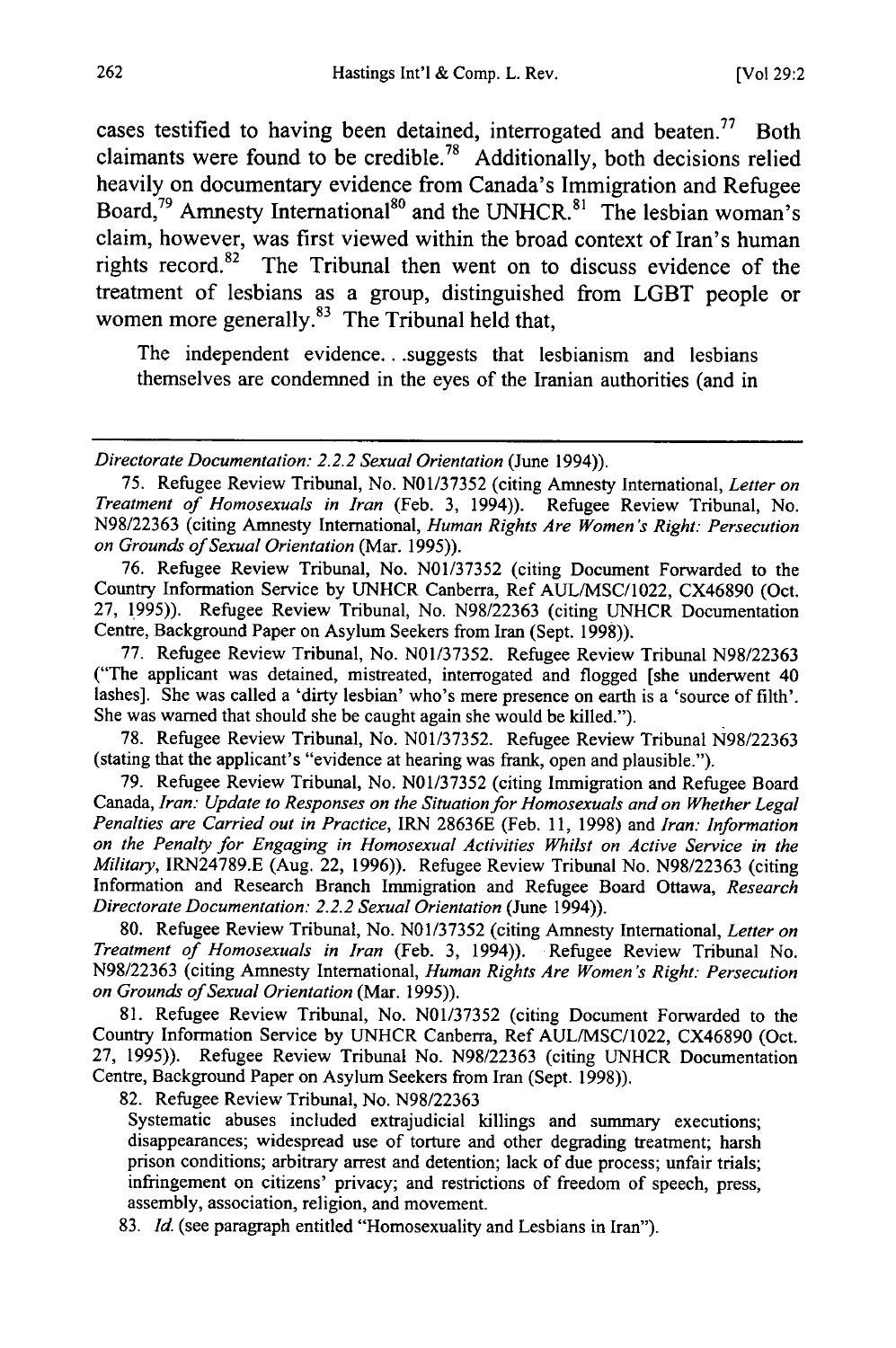the eyes of society) purely because of their sexuality. The independent evidence also suggests that if the authorities become aware of a practicing lesbian, she could face harsh treatment including arrest, detention, flogging, imprisonment and at the extreme, the death penalty.<sup>84</sup>

The applicant in this case was deemed to have a credible fear and, consequently, was granted asylum. <sup>85</sup>

These two cases are a striking example of the ways in which an adjudicator's understanding of country conditions affects the outcome of the asylum application. The cases were separated **by** less than two years, a time which saw no significant change in social attitudes or government policies towards sexual minorities in Iran.<sup>86</sup> Similarly, neither decision was based on credibility or some other extrinsic factor. Given the substantial similarity of the basis for the claims (detention, violent abuse and harassment on account of sexual orientation) gender emerges as the distinguishing factor. Whereas the Tribunal in **N01/37352** did not discuss the situations faced **by** gay men specifically, the Tribunal in **N98/22363** focused its analysis on the ways in which *lesbian women* were viewed **by** Iranian society and government.<sup>87</sup> Thus, although the element of gender is not explicitly stated as being determinative of the issue of likelihood of harm, it is **highly** likely that it played a significant role. Additionally, the discrepancy between the two cases points to simple fact that different judges may analyze similar circumstances in very different ways.

## *C. The United States Immigration Courts*

The lack of published decisions **by U.S.** Immigration Judges tends to make an analysis of trends within the system problematic. Review of asylum decisions based on sexual orientation at the Board of Immigration Appeals, which does publish a significant number of decisions, indicates that decisions in the United States display significant variation in terms of the depth of country conditions analysis. Certain BIA decisions reflect detailed consideration of country conditions from sources including expert testimony, $88$  documentary films, $89$  newspaper articles, $90$  and reports from

- **89.** Matter of Toboso-Alfonso, 20 **I. & N.** Dec. **819, 821** (B.I.A. Mar. 12, **1990).**
- **90.** *Id.*

<sup>84.</sup> *Id.*

**<sup>85.</sup>** *Id.*

**<sup>86.</sup>** *Supra* note **79.**

**<sup>87.</sup>** *Supra* note **82.**

**<sup>88.</sup>** *In re* Tenorio, No. **A72 093 558** (Immigr. Ct. July **26, 1993).**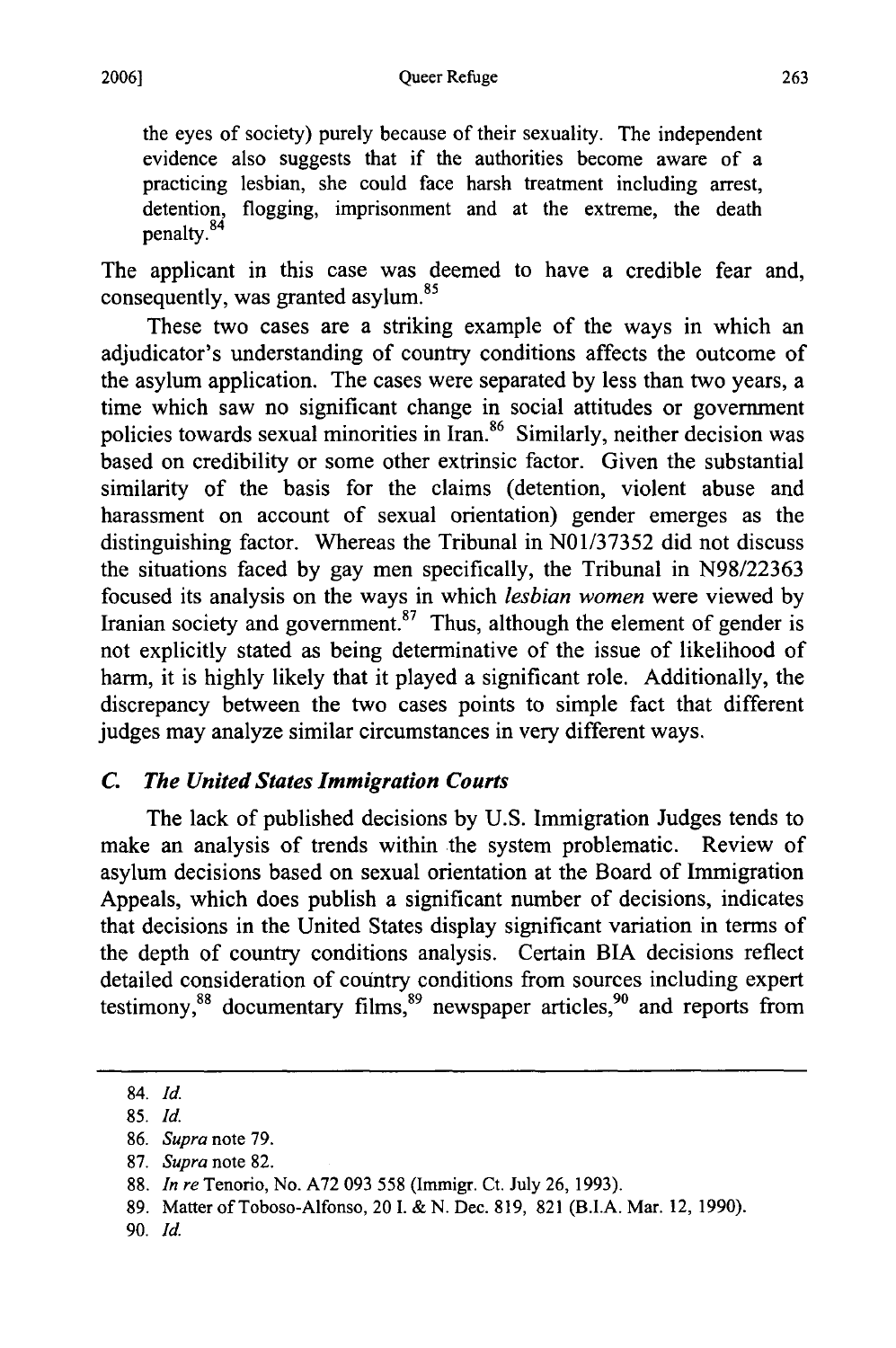nongovernmental organizations, such as Amnesty International.<sup>91</sup> Other BIA opinions suggest that, although credible information on country conditions hostile to members of sexual minorities was submitted for review, the BIA failed to give them serious consideration in its determination of asylum eligibility. $92$ 

The BIA's trends, both positive and negative, appear to be reflected in Immigration Court level decisions. The San Francisco case of a lesbian woman from Peru<sup>93</sup> exemplifies a particularly nuanced and detail-oriented analysis. In this case, the applicant had not come out as a lesbian while in Peru, but had done so after developing a relationship with another woman while visiting the United States.<sup>94</sup> The Immigration Judge (IJ) described a "strong level of social opprobrium against homosexuals in Peru, as well as a certain level of violence."<sup>95</sup> The **IJ** noted that "while homosexuality is legal in Peru,"<sup>96</sup> homosexuals are excluded from certain areas of employment $^{97}$  and may be fired if their sexual orientation is revealed. $^{98}$ This was the case for **117** foreign diplomats relieved of their positions **by** former President Alberto Fujimori,<sup>99</sup> who also "referred to homosexuality as a type of 'subversion' that the state needed to abolish."<sup>100</sup> The court specifically noted the significance of such anti-gay rhetoric from Peru's highest elected official with regard to respondent's prospects for state protection: "President Fujimori's negative words about homosexuals represented the Peruvian government's antipathy for homosexuals and the lack of protection Respondent can expect if she suffers persecution."<sup>101</sup>

This decision is notable for its comprehensive assessment of the social situation of homosexuals, as a class, within Peru. After describing the hostile economic and political climate, the Immigration Judge went on to discuss the centrality of the Catholic Church in the Peruvian Constitution<sup>102</sup>

**95.** *Id.* at **7.**

**<sup>91.</sup> Id.**

**<sup>92.</sup>** Luis Reyes-Reyes v. John Ashcroft, No. **03-72100,** 2004 **U.S. App. LEXIS 19156,** at 5 (9th Cir. 2004).

**<sup>93.</sup>** Decision dated October **10,** 2001 (unpublished, on file with author).

<sup>94.</sup> *Id.* at **6.**

**<sup>96.</sup> Id.**

**<sup>97.</sup> Id.** (such as the **army** and police force).

**<sup>98.</sup> Id.** at **8** ("[G]ays in Peru are routinely bashed, fired, and arbitrarily detained.").

**<sup>99.</sup> Id.**

**<sup>100.</sup>** *Id.* (quoting The International Lesbian and Gay Association, *World Legal Survey,*

<sup>2). (</sup>Fugimori also referred to the fired diplomats as having "doubtful sexual practices."). **101.** *Id.*

<sup>102.</sup> **Id.** (quoting **U.S.** Dept. of State, *1999 Peru Country Reports on Human Rights Practices,* 22 (Feb. **25,** 2000)) (The Peruvian Constitution deems the Catholic Church as "an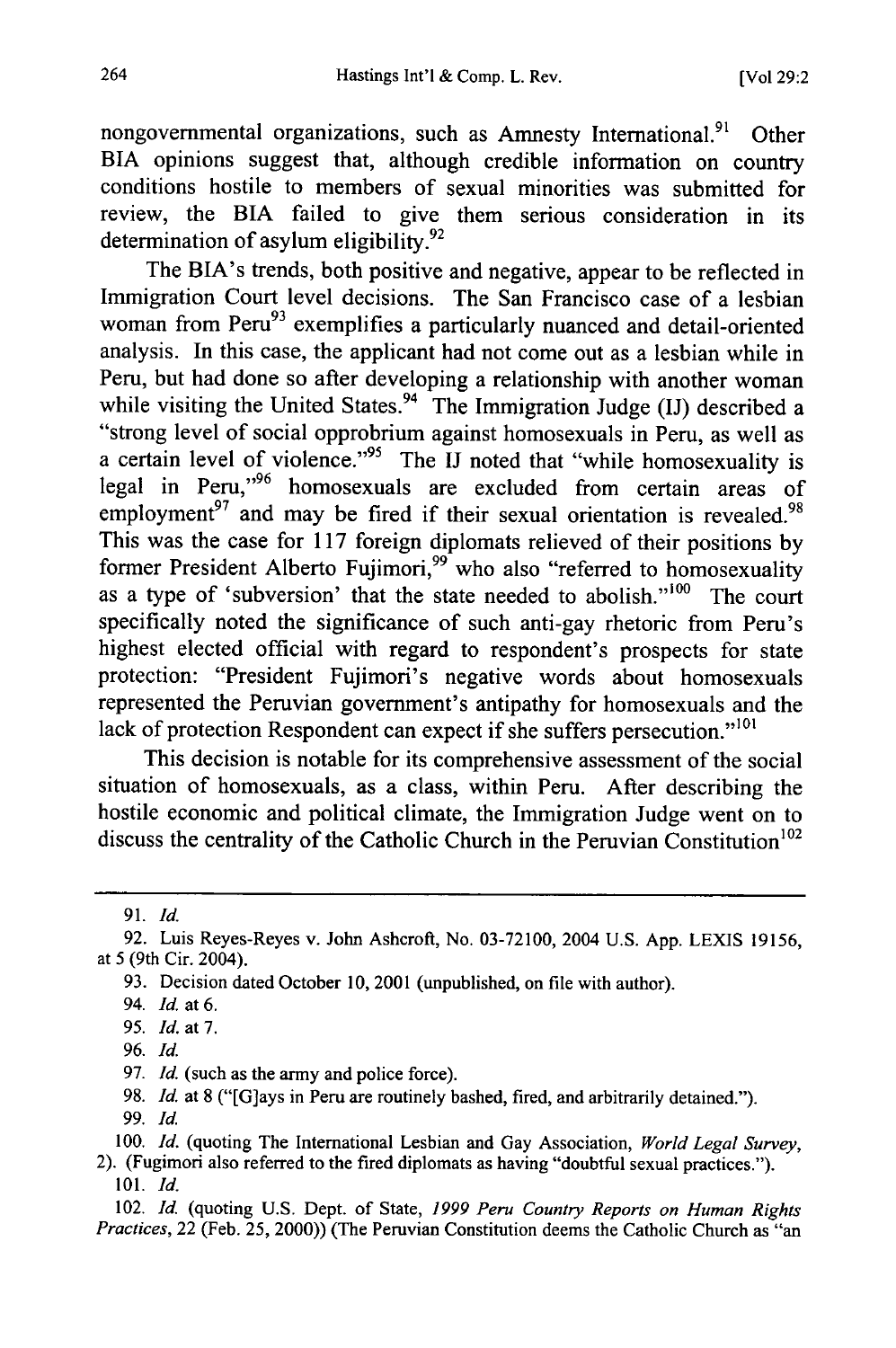and the significance of religious antipathy towards gays as it relates to the individual asylum seeker.<sup>103</sup> Specifically, the court noted that the asylum seeker in this case was "a devout Catholic" who regularly attended church while growing up and with her partner while in the United States.<sup>104</sup> The court also discussed other forms of persecution to which homosexuals in Peru have been subject, most notably forced sterilization,<sup>105</sup> violent raids on nightclubs,<sup>106</sup> and uninvestigated attacks by a gang known as "The mgmvmets, 107

Perhaps most significantly, the court gives detailed analysis to the intersection of gender and sexual orientation in Peru. The court notes that in Peru, "violence against women, including rape, spousal abuse, and sexual, physical, and mental abuse of women and girls, continues to be a chronic problem."<sup>108</sup> The court states that official permissiveness towards gender-based violence, combined with widespread homophobia, means that "the homosexuality of women is barely acknowledged."<sup>109</sup> The court then cites an Amnesty International document regarding official police treatment of lesbians and prostitutes: "Lesbians were beaten up because, however degrading prostitution can be, it is still regarded as normal behavior, whereas lesbianism is seen as too threatening to the status  $quo.$ " $^{110}$ 

## **CONCLUSION**

An asylum applicant's reasonable chances for success are dependent upon a reviewing tribunal's analysis of how the facts of the claimant's particular case are understood in the context of broader country conditions

important element in the historical cultural, and moral development" of Peru.).

<sup>103.</sup> *Id.*

<sup>104.</sup> *Id.*

<sup>105.</sup> Id. (quoting Agence France Presse, *Homosexuals Tricked Into Sterilization in Peru* **-** *Report* (July 5, 1998)).

<sup>106.</sup> Id. at 9 (quoting Amnesty International, *Breaking the Silence: Human Rights Violations Based on Sexual Orientation,* 22-23 (1997))

In Respondent's hometown of Lima, the police have performed several raids on homosexual nightclubs. The raids resulted in 'over six hundred people, including gays, lesbians and transsexuals... arrested, shoved into police trucks, held in the police stations without charge and reportedly subjected to verbal abuse, humiliation and attempts to solicit bribes.'

<sup>107.</sup> *Id.*

<sup>108.</sup> *Id.*

<sup>109.</sup> *Id.* at 10.

<sup>110.</sup> *Id.* at 8 (quoting Amnesty International, *Breaking the Silence: Human Rights Violations Based on Sexual Orientation,* 22-23 (1997)).